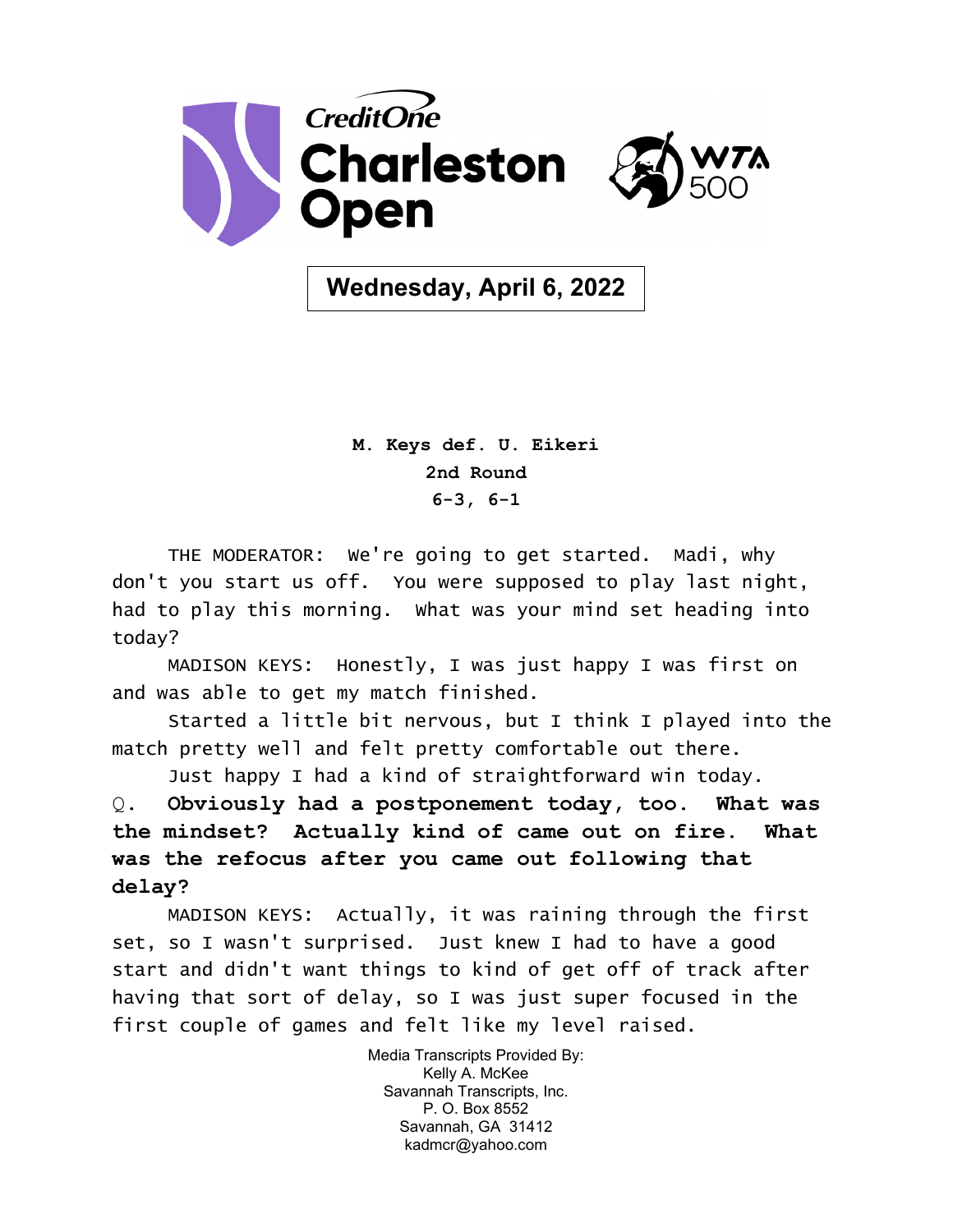

Q. **You talk about the crowd after the match, but what does this crowd support mean to you in Charleston?** 

MADISON KEYS: It is the absolute best to play here in Charleston. I have played here several times, have done well, have obviously won the tournament, and have always had incredible crowd support. I love coming here, and I love that there's always fans in the stands.

I just love playing here, and I'm so happy to be back. Q. **I see the jersey. With you being from Rock Island, do you know the Beadle family?** 

MADISON KEYS: No.

Q. **There's a player from South Carolina women's basketball from Rock Island. Didn't know if you knew her or not.** 

MADISON KEYS: No. Go Rocky.

Q. **Madison, what do you like to do during weather delays to pass the time?** 

MADISON KEYS: Honestly, today I don't think I really did anything. Talking to my team about random facts that we knew about. That was kind of it, and then all of a sudden it was time to warm up again.

Q. **Tell us how the first match out on the new court felt.** 

MADISON KEYS: It felt great. It's such a beautiful stadium. I obviously have so many great memories here, so just have kind of transferred that over to the new stadium.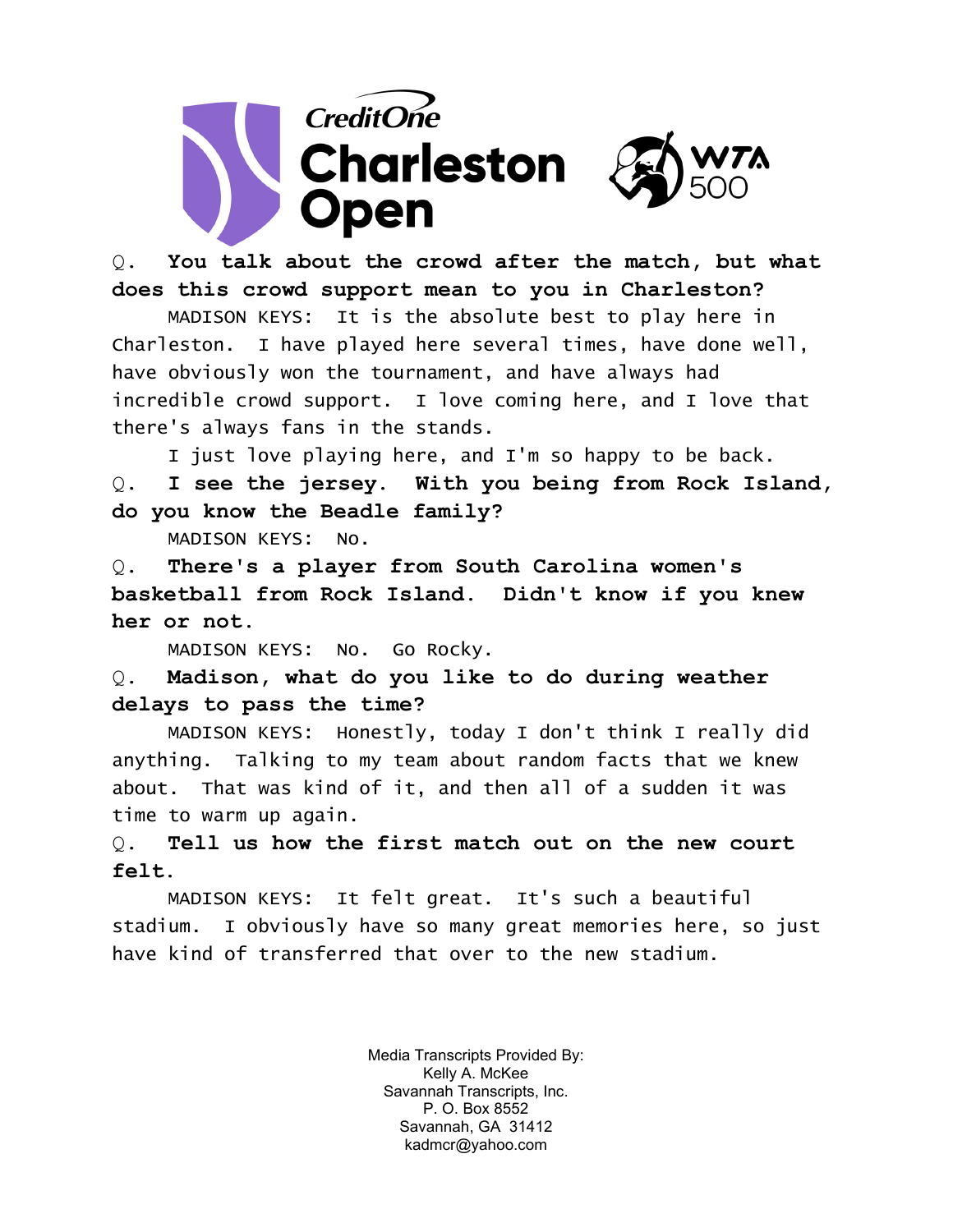

I mean, it's a beautiful stadium. It sounds incredible, which I paid attention to today. So, yeah, it was just -- I mean, it was great to be out there.

Q. **Madi, is there any different kind of pressure when you've been a champion in a tournament and you come back to play it?** 

MADISON KEYS: I don't think I'm feeling any sort of pressure from being a past champion. If anything, it's just knowing that the year that I did win the title here I didn't play incredible tennis all the time. I had to figure out how to win some matches and didn't play my best.

But just really kind of relied on crowd support and just trying to figure things out to win, and just kind of remembering that in any sort of tough moments is actually helpful.

Q. **So it's actually helpful?**  MADISON KEYS: Yeah.

Q. **We saw Lindsay in the crowd. I know that you guys have spent time together. Is she just here kind of hanging out? And then she's been a mentor to you for a long time. Are there players or people in your life that you try to pay that forward to and mentor them?** 

MADISON KEYS: Lindsay is obviously here for Tennis Channel, so it just happened to work out that she didn't have to call any matches. We're still incredibly close, and she's someone that I go to for advice all the time, and if she can watch a match, she likes to come by.